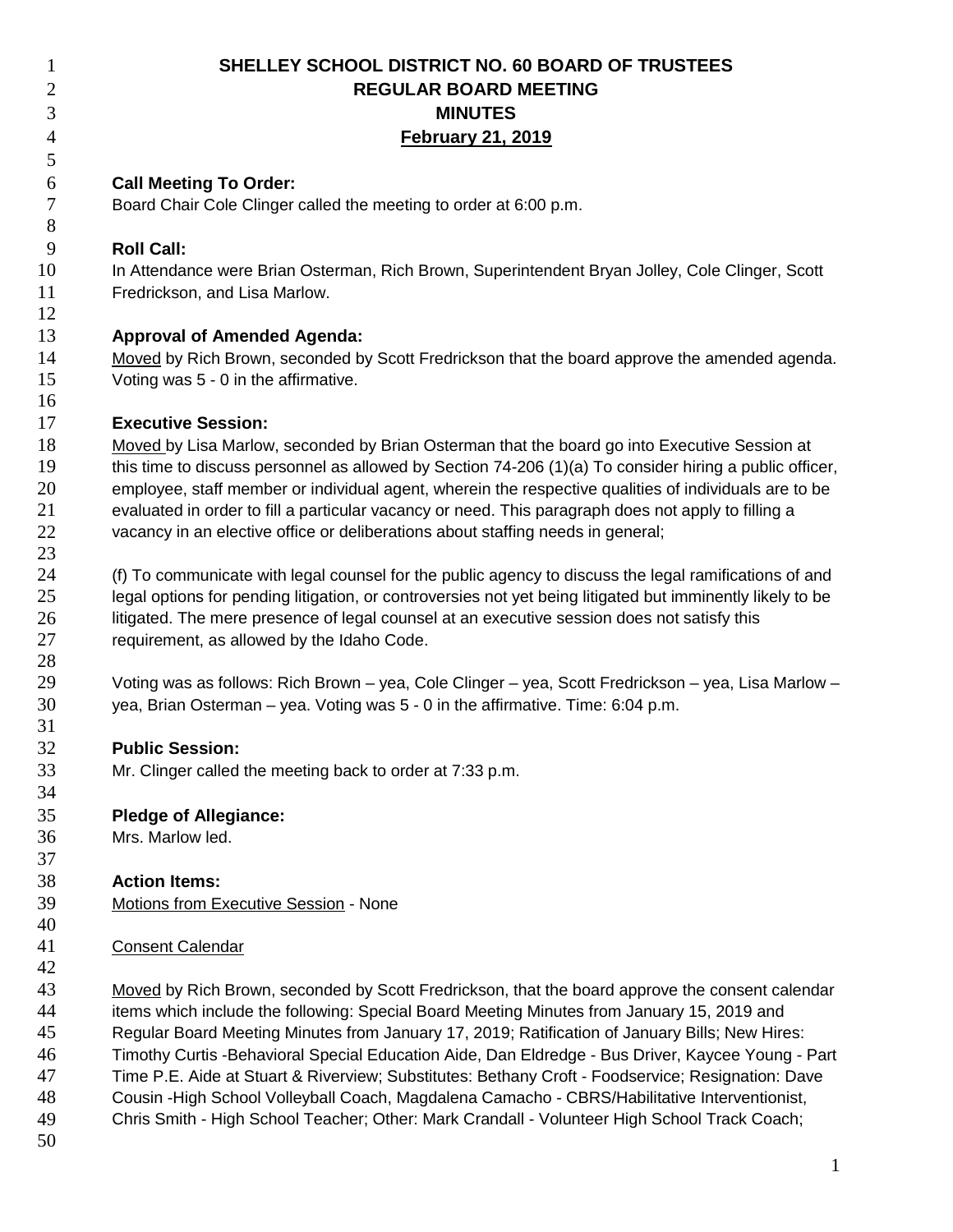- Policies:1000 Legal Status and Operation, 1010 Organization and Classification, 1100 Membership,
- 1130 Resignation, 1140 Vacancies, 1205 School Board Powers and Duties, 1210 Qualifications,
- Terms, and Duties of Board Officers, 1220 Clerk, 1230 Duties of the Treasurer, 1240 Duties of
- Individual Trustees, 1250 Committees, 1260 Authorization of Signatures and Electronic Signatures. Voting was 5 - 0 in the affirmative.
- 

# **Patron Input:** None

### **Recognition:**

60 District Recognition - Stuart Principal Jared Heath and Superintendent Dr. Jolley recognized Heather Gonzalez who is a Kitchen Manager in the Foodservice Department at Stuart. Mrs. Gonzalez has worked for us for 20 years. Mr. Heath says she does a fantastic job, communicates well, her staff loves coming to work every day, and she keeps the students well fed. Mr. Heath said that he can't say enough about her. Dr Jolley thanked her for her love of the students and for the meals she provides.

67 Student Recognition - Mr. Davis recognized a High School student who is an FFA Ag Officer in the State and a Chapter FFA Officer. Mr. Davis said that she is a high quality kid, great student, always happy, kind to everyone, willing to lend a hand and does a great job in the greenhouse. Mr. Davis says it is an honor to have her represent Shelley High School. Dr. Jolley congratulated and thanked the student for her representation of Shelley High School and of our community.

# **Information Items and Reports:**

- 74 Budget Report/Treasurer Statement Business Manager, Lanell Farmer reported that the overall budget is right on track at 58%.
- 77 Senior Project Presentation A High School Student presented his senior project to board members. The student's project was building a computer from scratch and the students said he learned a lot and it turned out nice. The student would like to pursue a career in technology.
- 81 District Reports Funding Formula Dr. Jolley spoke about the funding formula and what it could mean for our district in the future. He said that our district as well as others in Southeast Idaho could 83 stand to lose a substantial amount of funding due to the current law being proposed to change to an enrollment based model where funding would follow students. 58% of students in our district attend seminary and seminary is a non-credit class off campus. The career ladder funding would also change and flow into a formula which would mandate a statewide salary table. Dr. Jolley said this is something we should all be watching closely now and be reaching out to our legislators. The current budget set for next year is a 6.1% increase.
- 90 Academic Achievement Update Hobbs Middle School Principal, Dale Clark shared an update that 94 the movies. Mr. Clark shared many positive updates and activities. 31% of students from the 1st Quarter had a GPA of 3.8 or higher. The 2nd Quarter showed there were 30% of students with a GPA of 3.79 or better. Students with perfect attendance for the 1st 93 Quarter were able to go bowling and those who had perfect attendance for the 2nd Quarter went to
- Mr. Davis gave an update on the High School. He said 163 students earned dual credits. He listed the colleges that have come to visit and college fairs that students have been to. He said that 134 out of 152 senior class students have applied for FAFSA and turned in college applications. The 99 junior class had 75 students attend a college fair in Blackfoot and Idaho Falls. Mr. Davis also shared some of the many positive activities that the students and clubs have been doing.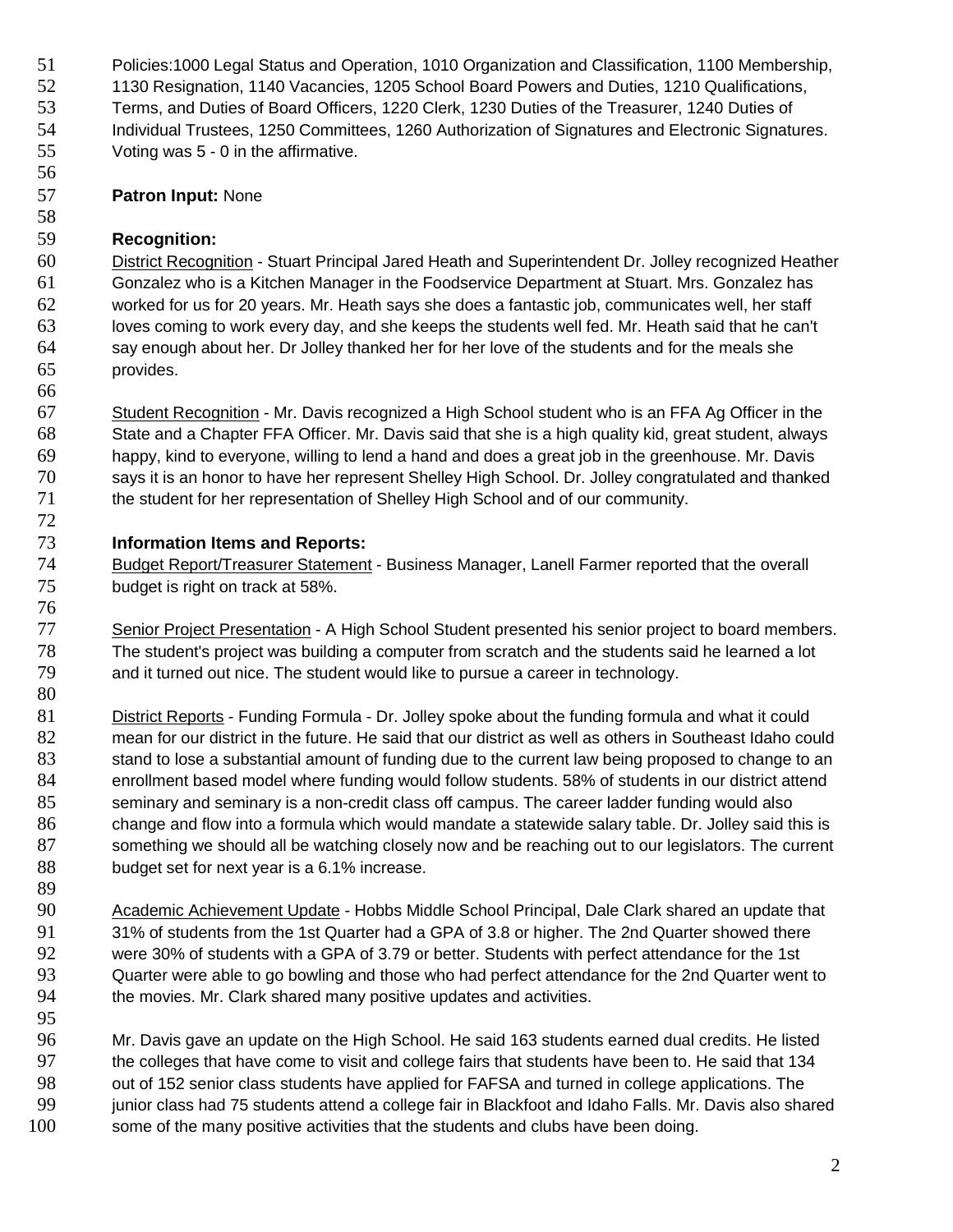### **Old Business - Action Items:**

- 102 Lock Systems Update None. (Mr. Don Wilde was excused from attending this month's meeting.)
- 104 High School Audit Update Mr. Clinger said currently we are still proceeding with the audit but have no official report to release at this time. He said there is an internal review going on that we have engaged with our audit firm and there is also an additional outside audit to begin in the near future. As soon as we have final reports and information the board will share what they are allowed. The board has asked Dr. Jolley to see that processes be put in place from the district level on all of the individual buildings so that there is an additional set of eyes on account balances to ensure 110 responsible spending.

#### **New Business - Action Items:**

- 113 School Bus Bids Transportation Director, Ron Searle shared bus bids with the board and proposed his recommendation to purchase 2 buses from Rush Truck Center (International) for a total of \$177,260 for the coming school year. Rush came in at \$88,630 per bus. This is a standard 77 passenger school bus. Other bids received were from Western Mountain Bus (Thomas) at \$91,126 each and Byson Sales (Blue Bird) at \$92,899.
- 119 Moved by Scott Fredrickson, seconded by Lisa Marlow that the board approve Mr. Searle's recommendation to purchase 2 buses from Rush Truck Center (International) costing a total of \$177,260 for the coming school year. Voting was 5 - 0 in the affirmative.
- 123 New School Bus Software Mr. Searle shared with board members the new Traversa routing  $\frac{122}{123}$ 124 software that we are now using for our buses. He said that this will help with online registration, 125 parents being able to access their own student's information and update quickly as necessary. This 126 software also talks to PowerSchool. There will be a lot of promoting this to parents this coming August so that they will be aware, know how to access, and download the app. etc.
- 129 Emergency School Closures Mr. Clinger entertained a motion for the following.
- Moved by Scott Fredrickson, seconded by Brian Osterman that the board declare an emergency 132 school closure for the following days: January 10, 2019 at Hobbs Middle School due to a boiler issue. February 4, and 5, 2019 for all schools due to widespread illness throughout the community. Voting was 5 - 0 in the affirmative.
- 136 High School Principal Search Mr. Clinger, board members and Dr. Jolley discussed the timeline for the position of the High School and set dates. Board Members who will be part of this committee were named. They are Scott Fredrickson, Lisa Marlow and the new superintendent Chad Williams. Dr. Jolley said he will help with the process and recommended asking teachers from the high school 140 to be part of the committee.
- 142 2020 2021 School Calendar Mr. Clinger, board members and Mr. Clark discussed the new proposed calendar.
- 145 Moved by Lisa Marlow, seconded by Scott Fredrickson that the board approve the proposed 2020 -2021 School Calendar. Voting was 5 - 0 in the affirmative.
- 
- 
-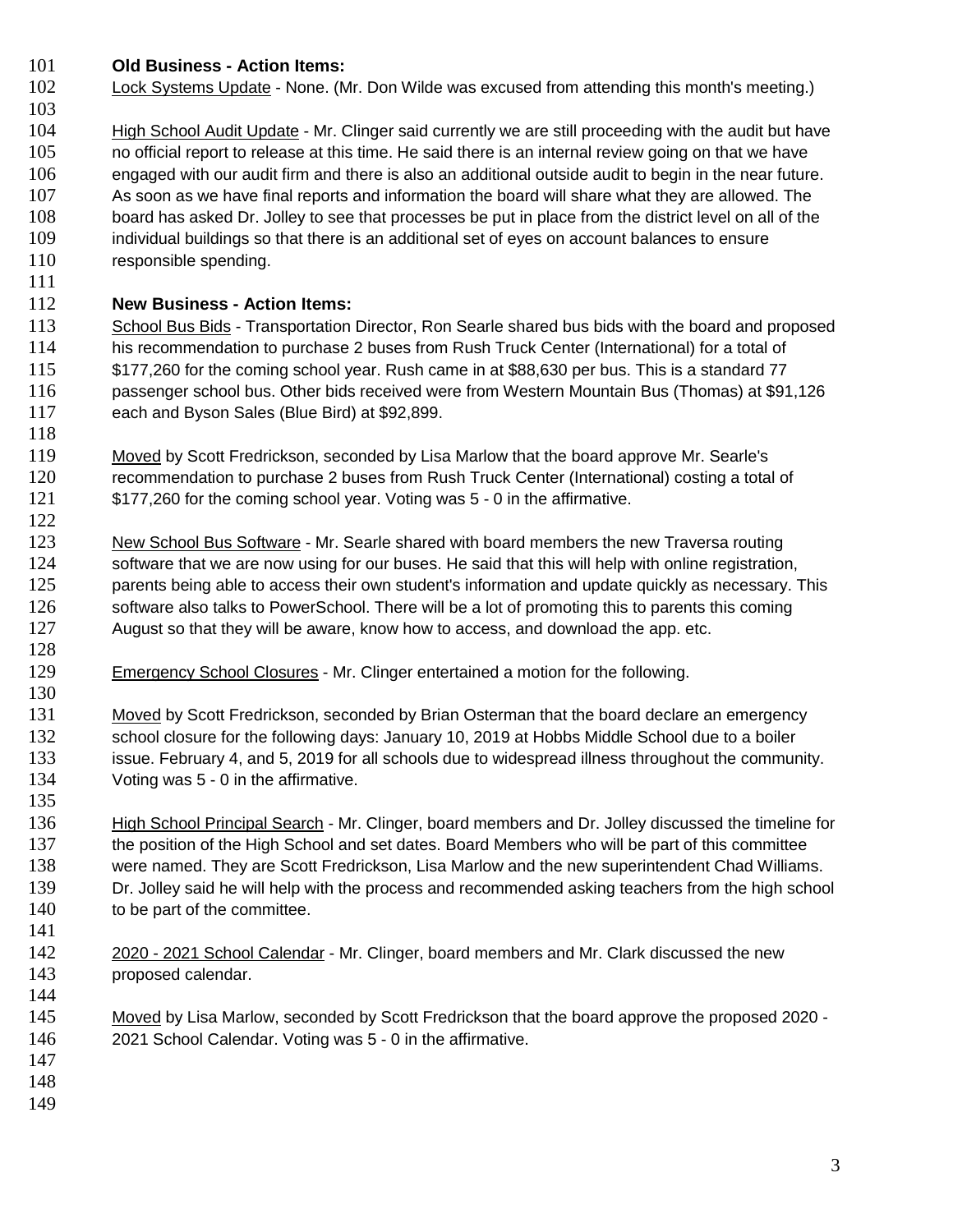- 150 High School State Student Council Overnight Trip Request Mr. Clinger, board members and Mr.
- Davis discussed the overnight trip request.
- Moved by Scott Fredrickson, seconded by Lisa Marlow that the board approve the high school state student council overnight trip. Voting was 5 - 0 in the affirmative.
- Policies: *1st Reading*

- i. 1301 Policy Manual 203.11 Policy Manual
- ii. 1310 Administrative Procedures
- 159 iii. 1315 District Planning 603.10 Continuous Improvement Plan
- iv. 1320 Management Rights
- v. 1400 Board Staff Communications
- vi. 1405 School Board Use of Email and Social Media
- vii. 1410 Board Superintendent Relationship
- viii. 1420 Trustee Expenses 400.20 Travel
- ix. 1430 Trustee Insurance
- x. 1440 Board Participation in Activities
- xi. 1500 Board Meetings 204.21 School Board Emergency Meetings
- xii. 1500F Model Board Meeting Agenda
- xiii. 1510 Open Meeting Law Compliance and Cure
- xiv. 1525 Board Meeting News Coverage
- xv. 1600 Code of Ethics for School Board Members 405.70 Code of Ethics
- xvi. 1610 Conflict of Interest 206.50 Conflict of Interest
- xvii. 1615 Trustee Spouse Employment 401.22 Nepotism
- xviii.1620 Board Goals and Objectives
- xix. 1630 Evaluation of Board
- xx. 1640 Inservice Conference for Trustees
- xxi. 1645 Board Development Opportunities
- xxii. 1650 New Board Member Workshop
- 179 Moved by Scott Fredrickson, seconded by Lisa Marlow that the board approve to move policies i 180 through xxii to a 2nd Reading. Voting was 5 - 0 in the affirmative.

# **Action Item Recap:**

- 1. Principal Job search timeline in place. Starting February 25, 2019 post position, March 8, 2019 close position, week of March 11, 2019 screening committee and week of March 28, 2019 **interview final candidates.**
- 2. Stephanie Harker to confirm required policies with April Hoy from the ISBA and share with board members.

# **Adjournment:**

- Moved by Scott Fredrickson, Seconded by Brian Osterman that the meeting adjourn. Voting was 5 0 in the affirmative. Time 9:06 p.m.
- Minutes taken by:

Stephanie Harker, Board Clerk